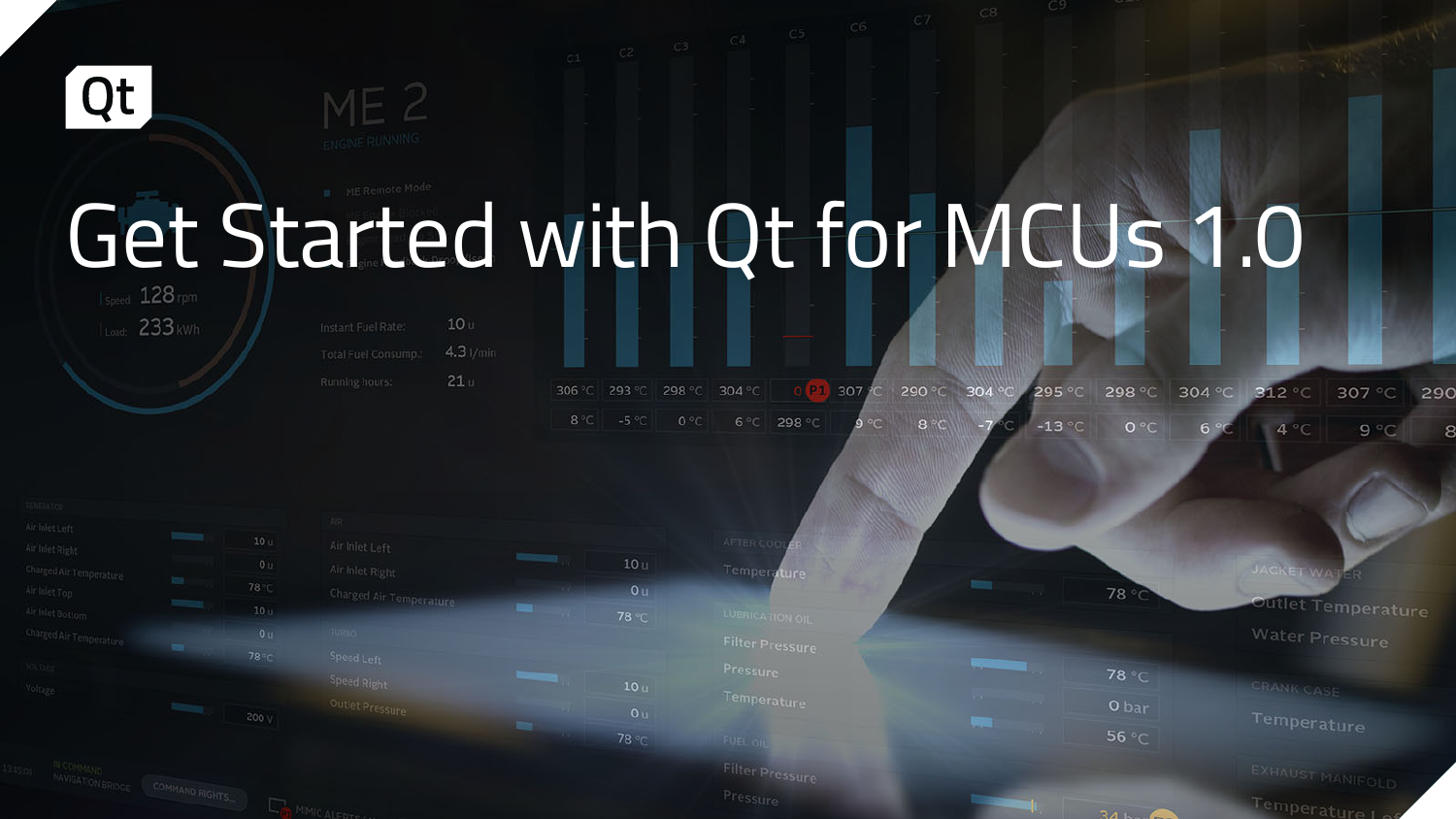Qt



Powerful & Modern Development Framework



Code Once, Deploy Everywhere Cross-Platform Integrated Development Tools

Productive development environment Qt Creator IDE Design Tools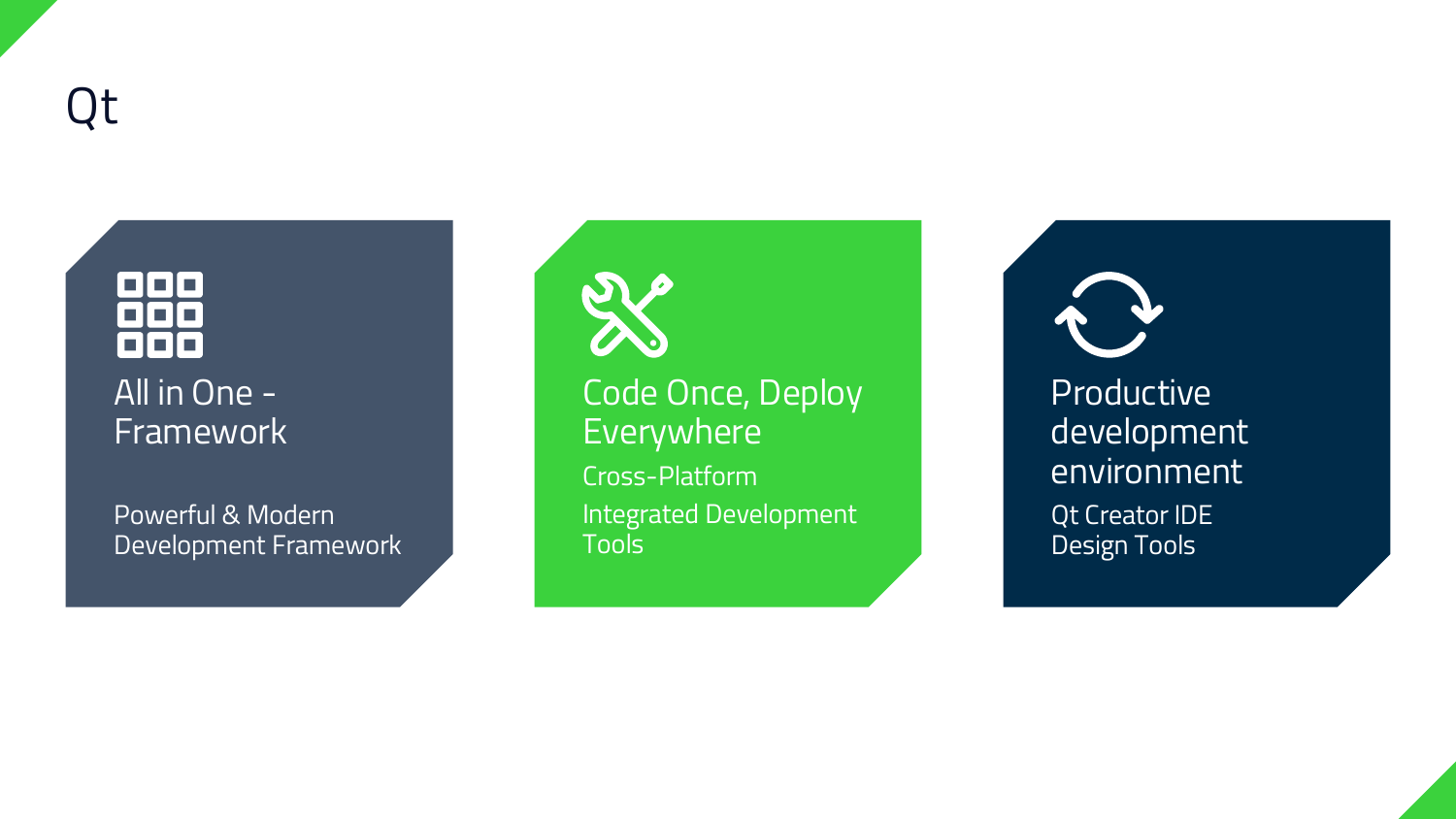### Target All Your End Users with One Technology

#### Embedded:

- › Embedded Linux, Windows Embedded
- › RTOS: QNX, VxWorks, INTEGRITY

#### Desktop:

- › Windows, Linux, macOS
- › Enterprise UNIX

#### Mobile:

- › Android, iOS, Universal Windows Platform Web:
- › WebAssembly

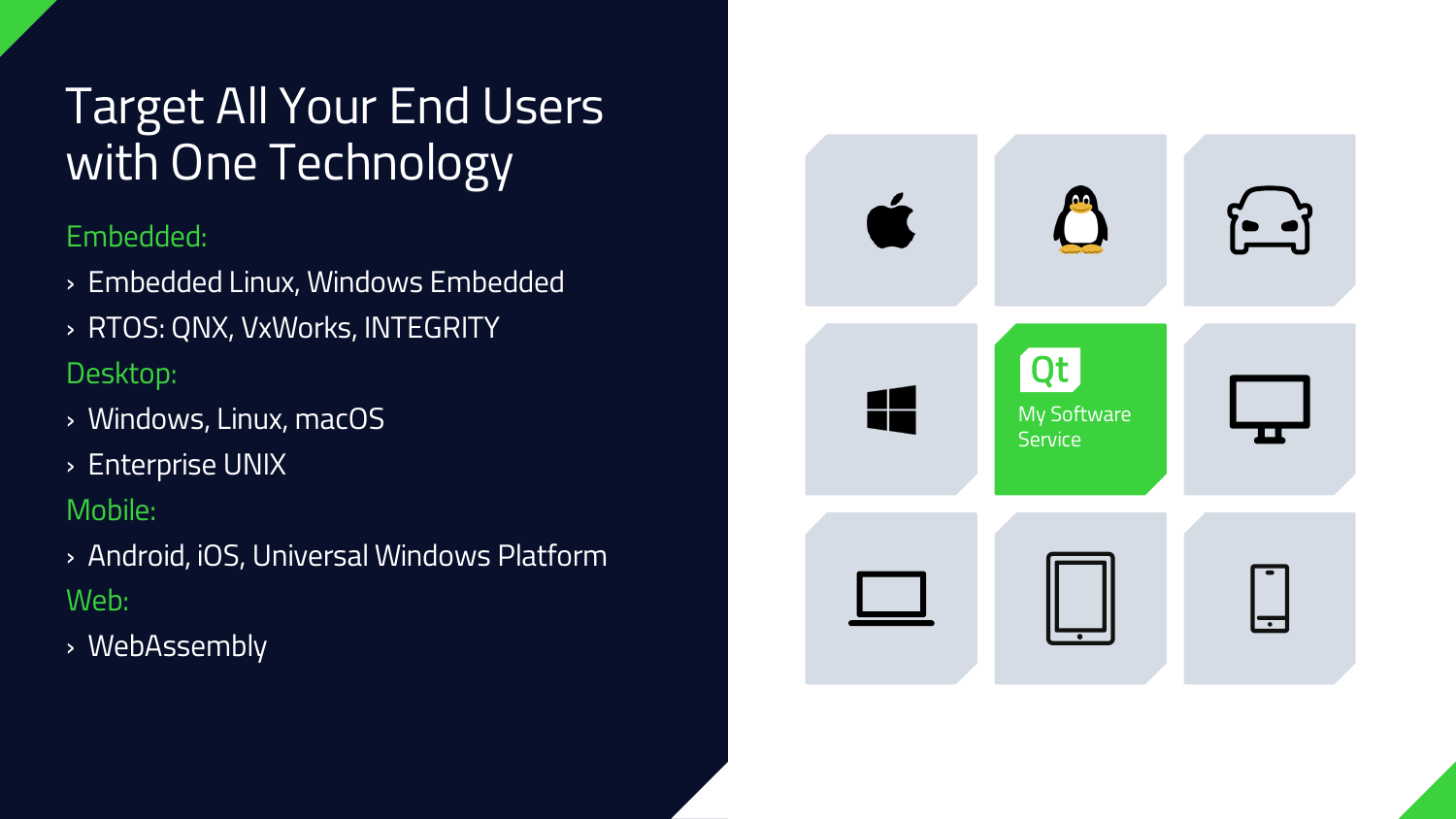### Qt for MCUs Ultimate Performance. Tiny Footprint.

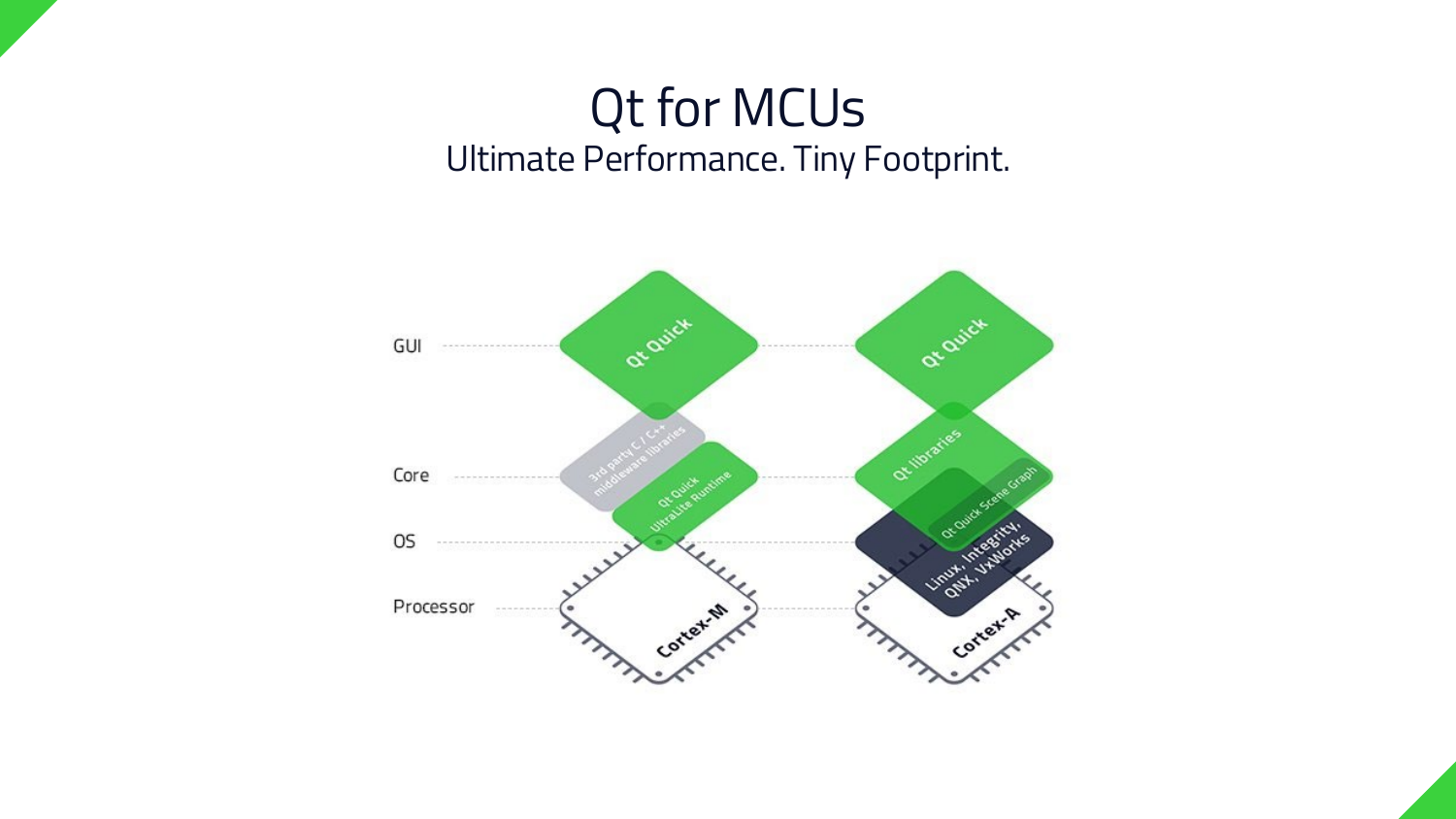

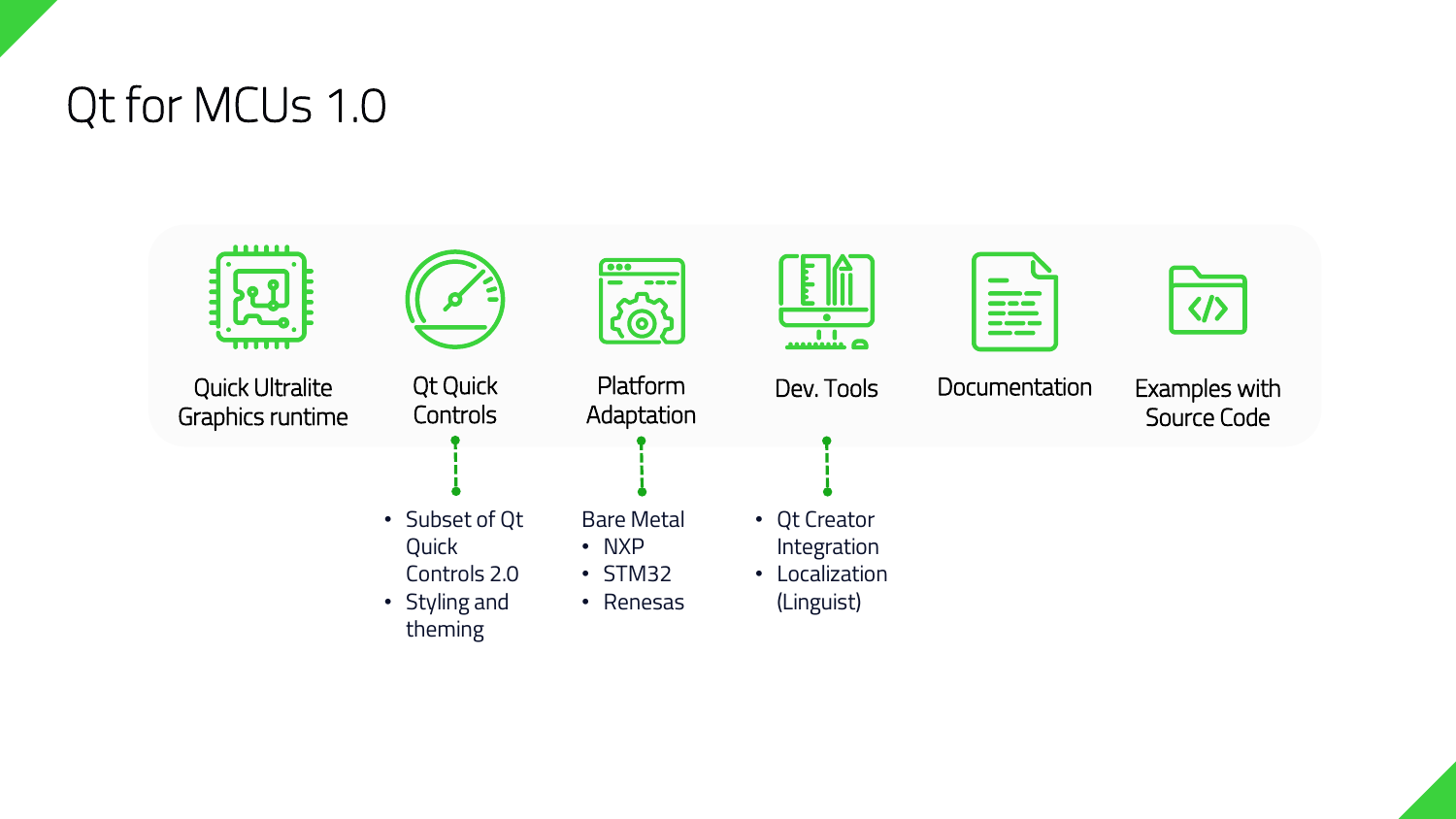### Get Started with Qt for MCUs 1.0

Platforms included in the evaluation package:

- **NXP i.MX RT1050 EVK (Bare Metal)**
- **STM32F769i (Bare Metal)**

Software requirements:

- Microsoft Windows
- Qt for MCUs Evaluation Package
- Qt Creator 4.11 or higher
- Qt 5.14
- CMake 3.13 or higher
- Python 2.7 32-bit
- Arm GCC version 8-2019-q3-update or later

NXP:

- Segger J-Link Software Pack
- J-Link OpenSDA RT1050 Firmware

#### STM32

- STM32CubeProgrammer
- STM32 ST-LINK Utility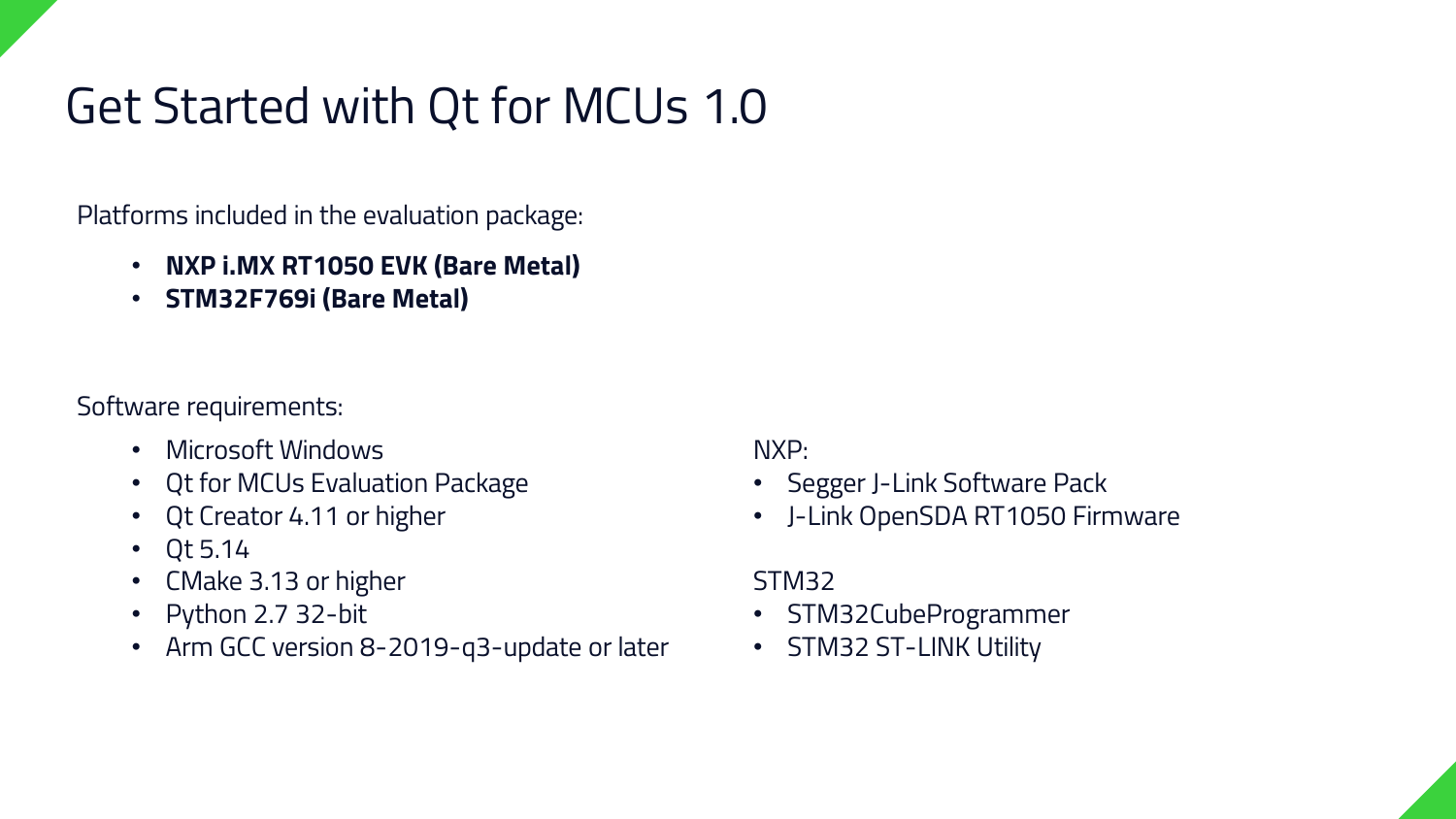### Installation

- › Qt:<https://account.qt.io/downloads>
- › CMake:<https://cmake.org/download/>
- › Python 2.7 32-bit:<https://www.python.org/downloads/release/python-2716/>
- › [Arm GCC: https://developer.arm.com/tools-and-software/open-source-software/developer-tools/gnu](https://developer.arm.com/tools-and-software/open-source-software/developer-tools/gnu-toolchain/gnu-rm/downloads)toolchain/gnu-rm/downloads
- › J-Link Software Pack: [https://www.segger.com/downloads/jlink/JLink\\_Windows.exe](https://www.segger.com/downloads/jlink/JLink_Windows.exe)
- › J-Link OpenSDA [Firmware: https://www.segger.com/downloads/jlink/OpenSDA\\_MIMXRT1050-EVK-](https://www.segger.com/downloads/jlink/OpenSDA_MIMXRT1050-EVK-Hyperflash)Hyperflash
- › STM32CubeProgrammer:<https://www.st.com/en/development-tools/stm32cubeprog.html>
- › STM32 ST-LINK Utility:<https://www.st.com/en/development-tools/stsw-link004.html>
- › Must add in PATH:
	- › <Qt\_5.14\_install\_location>/bin (for translation tools)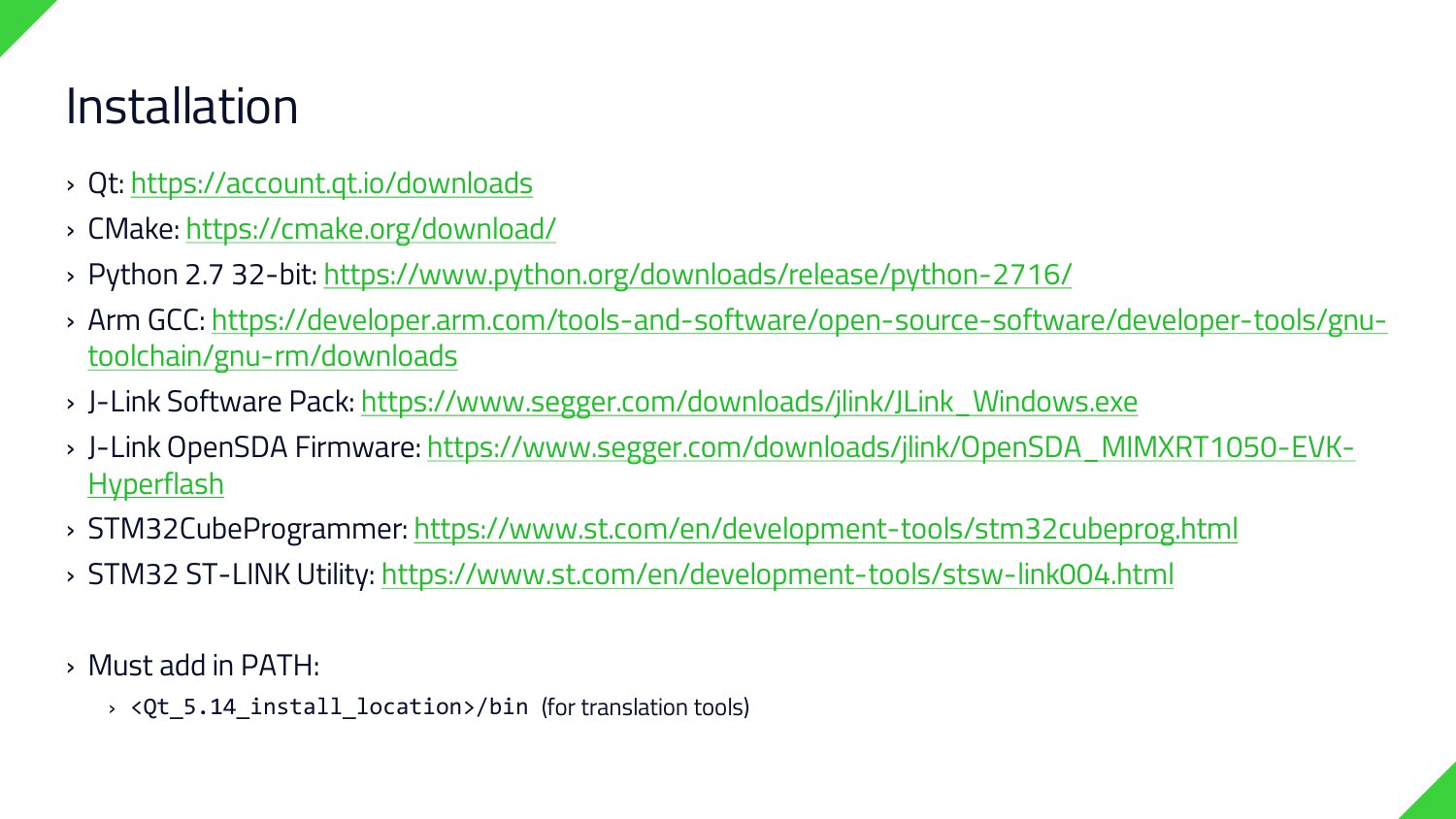### Qt Creator Configuration

- › Enable Bare Metal and MCU plugins in Help -> About Plugins (requires a restart)
- › Go to Tools -> Options -> Devices
	- › Select the 'MCU' tab
	- › Select the needed board in the 'Target' dropdown list
	- › Configure the paths of all necessary packages
	- › Click 'Apply' to generate the Kit
	- › (Repeat for each board you want to use)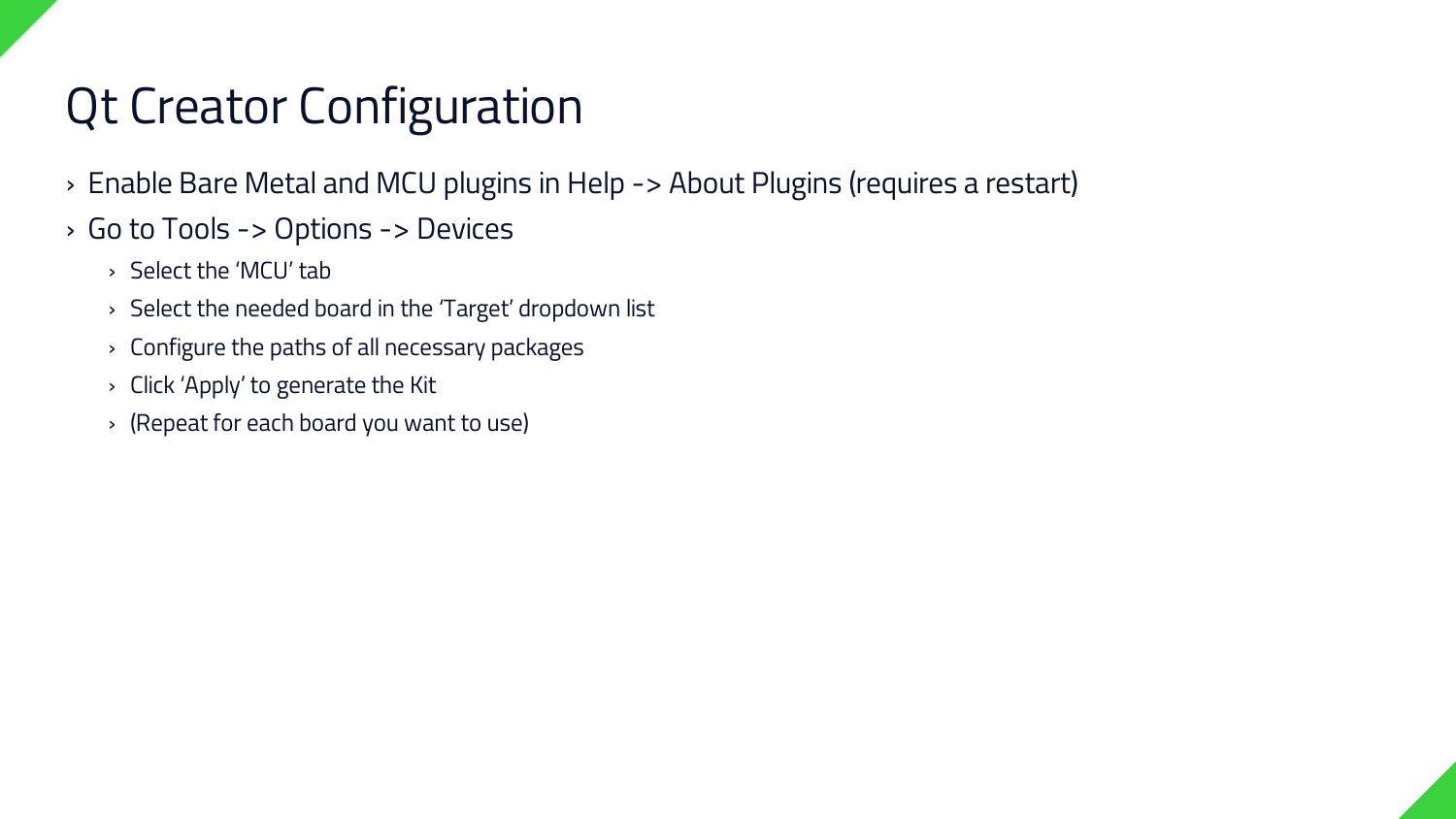### Qt Creator Configuration (debugging - NXP)

- › Add GDB Server Provider
	- › Tools -> Options -> Devices -> Bare Metal --> Add -> Default
	- › Enter "j-link gdb" as name
	- › Set port to 9876
	- › Add to init commands:

*mon reset mon halt load mon reset mon halt eval "monitor reg pc %#x", &Reset\_Handler mon go*

› Add 'mon reset' to reset commands

*mon reset mon halt eval "monitor reg pc %#x", &Reset\_Handler mon go*

- › Create Device
	- › Tools -> Options -> Devices -> Add…
	- › Select 'Bare Metal Device'
	- › Give a name and select the GDB server provider created in the previous step
- › Clone the i.MX RT1050 kit created in slide 8 (And rename it to indicate that it is used for debugging)
	- › Change the device type to Bare Metal Device
	- › Select the device created in the previous step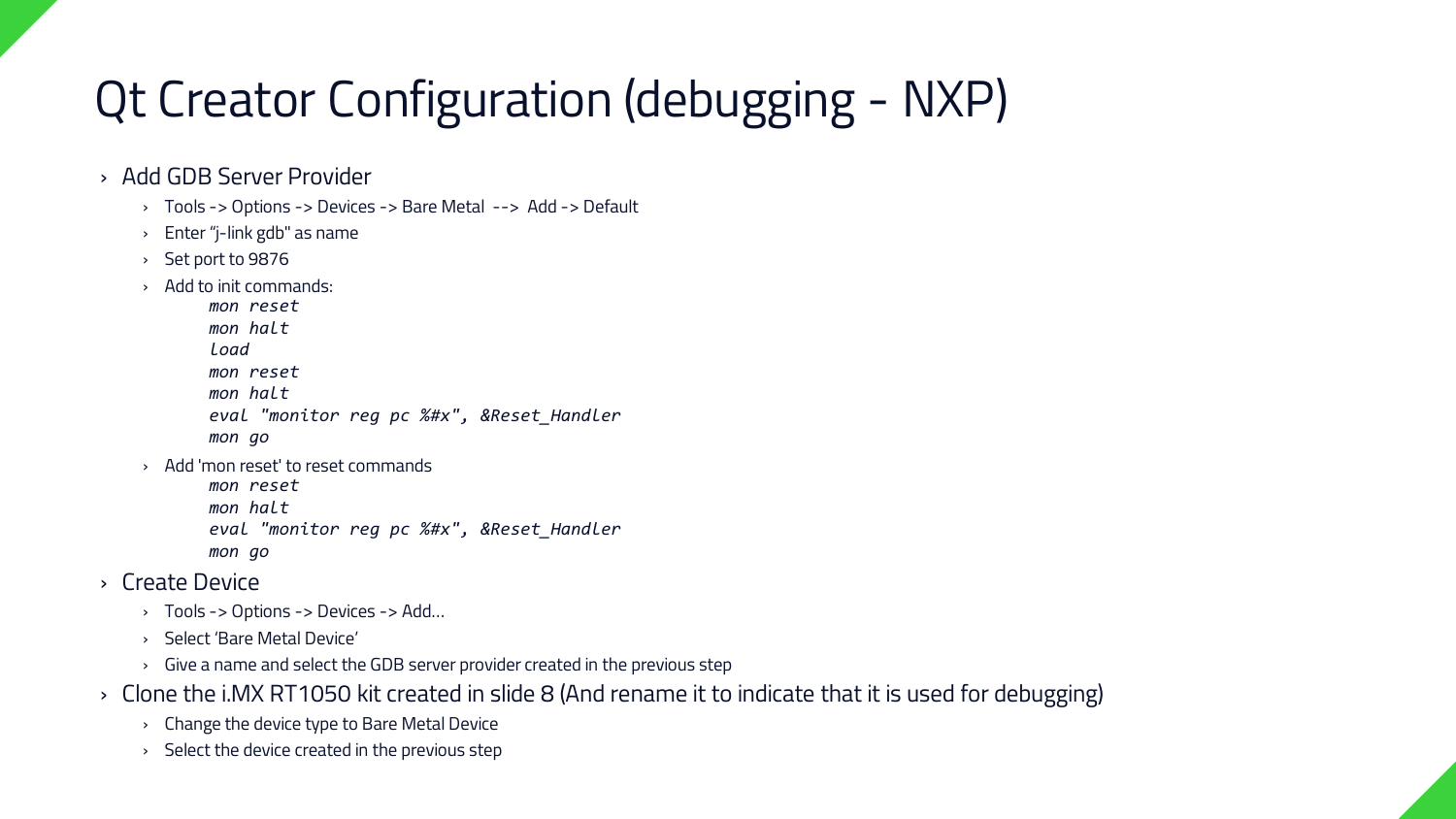### Qt Creator Configuration (debugging – STM32)

#### › Add GDB Server Provider

- › Tools -> Options -> Devices -> Bare Metal --> Add -> Default
- › Enter "j-link gdb" as name
- › Set port to 9876
- › Add to init commands:

*load*

› Add 'mon reset' to reset commands

*mon reset*

#### › Create Device

- › Tools -> Options -> Devices -> Add…
- › Select 'Bare Metal Device'
- › Give a name and select the GDB server provider created in the previous step
- › Clone the STM32F769i kit created in slide 8 (And rename it to indicate that it is used for debugging)
	- › Change the device type to Bare Metal Device
	- › Select the device created in the previous step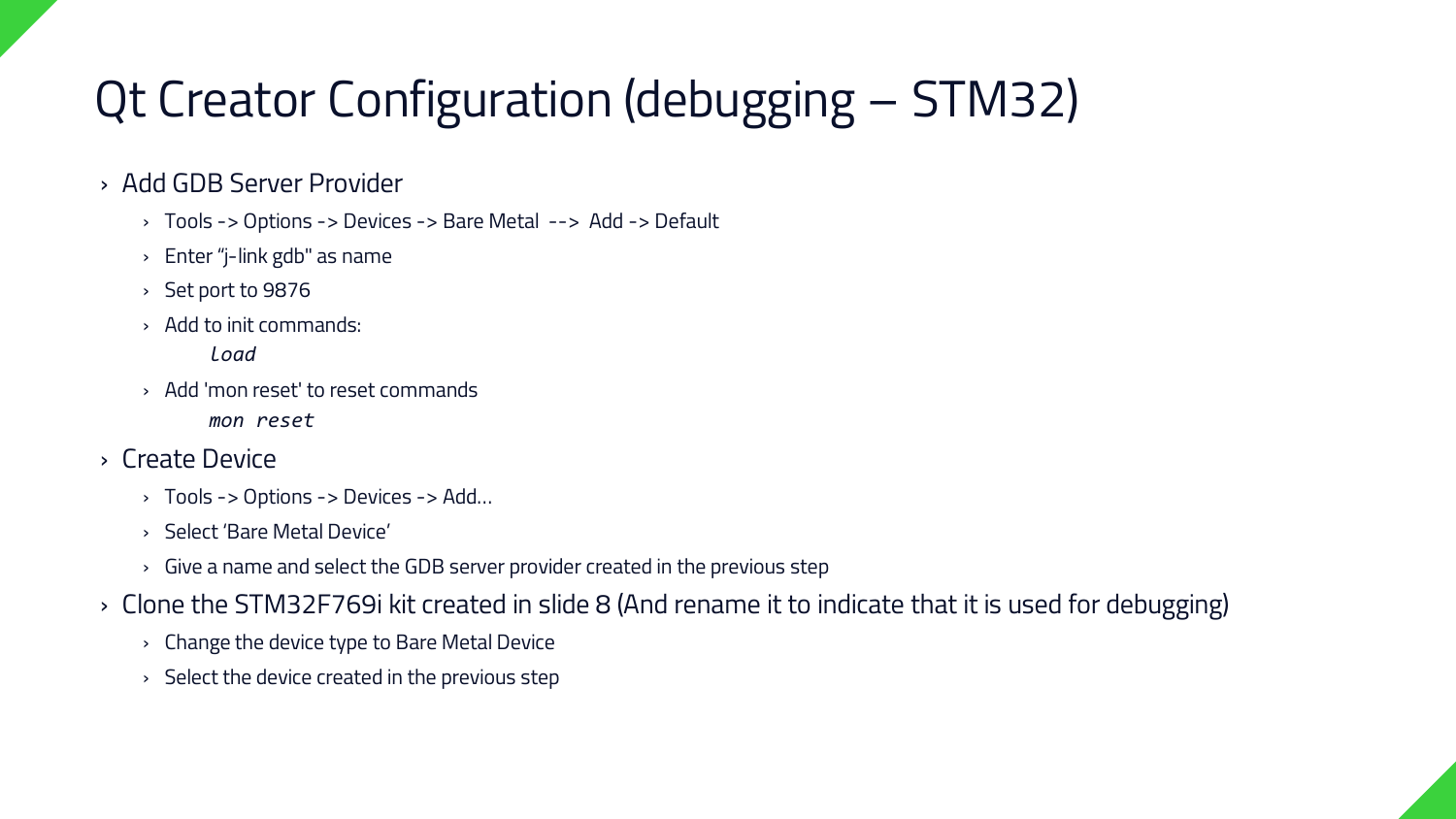### Create Project

› New Project -> Application-> Mcu Support Application

- › Make sure to not have spaces in the project path or flashing won't work
- › Select the Kit corresponding to your board
- › Open CMakeLists.txt
	- › Add 'C' to the languages argument in the line, as such: project(<myproject> VERSION 0.0.1 LANGUAGES C CXX)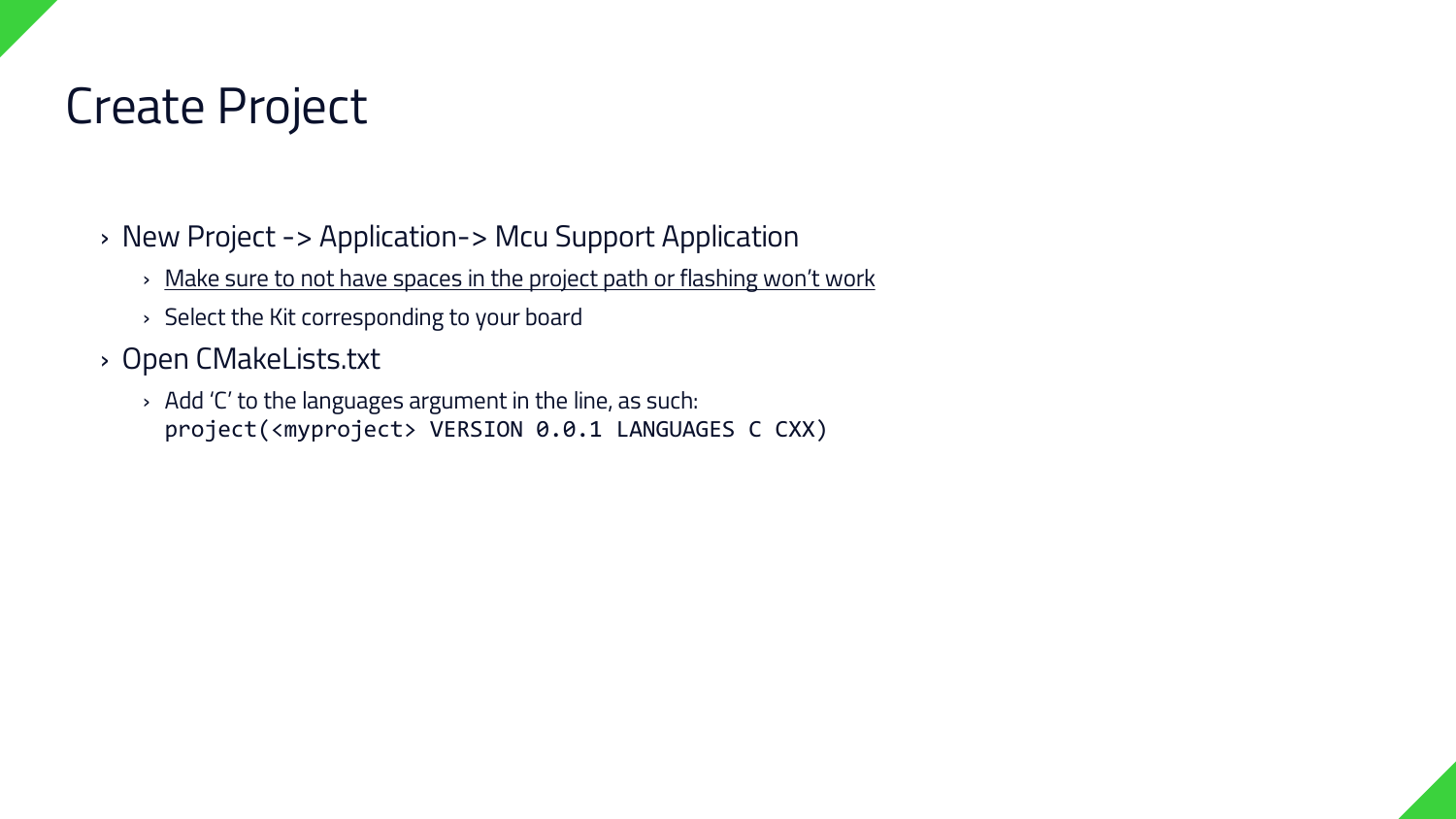### Flash and Run on Board

› Click *Run* (green play button) in Qt Creator

#### **Or**

- › NXP: Using Segger J-Flash Lite utility
	- › Select MIMXRT1052DVL6B in device list then 'OK'
	- › In 'Data File', select the .hex file from the project's build directory
	- › Click "Program Device"
- › STM32: Using ST-LINK Utility (or CubeProgrammer)
	- › External Loader -> Add External Loader
	- › Select 'MX25L512G\_STM32F769I-DISCO' and validate
	- › Target -> Connect
	- › Target -> Program & Verify
	- › Open built .hex file and click 'Start'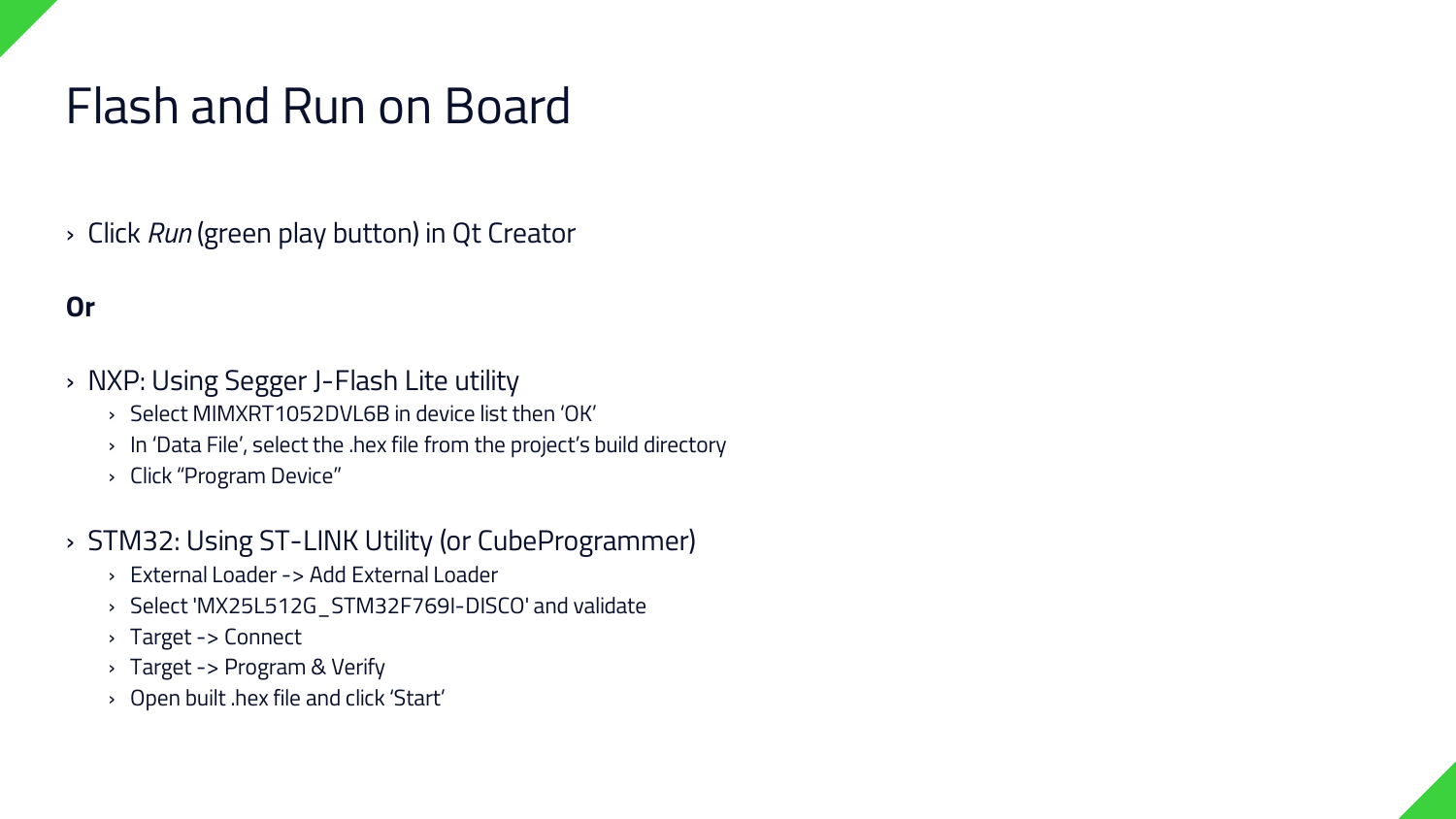### Develop - Basics

- › Root Rectangle
	- › Set color to "#f0f3f4"
	- › Setting the size is optional, the UI will fill the screen by default
- › Text
	- › Change color property to "black"
	- › Set font.pixelSize: 24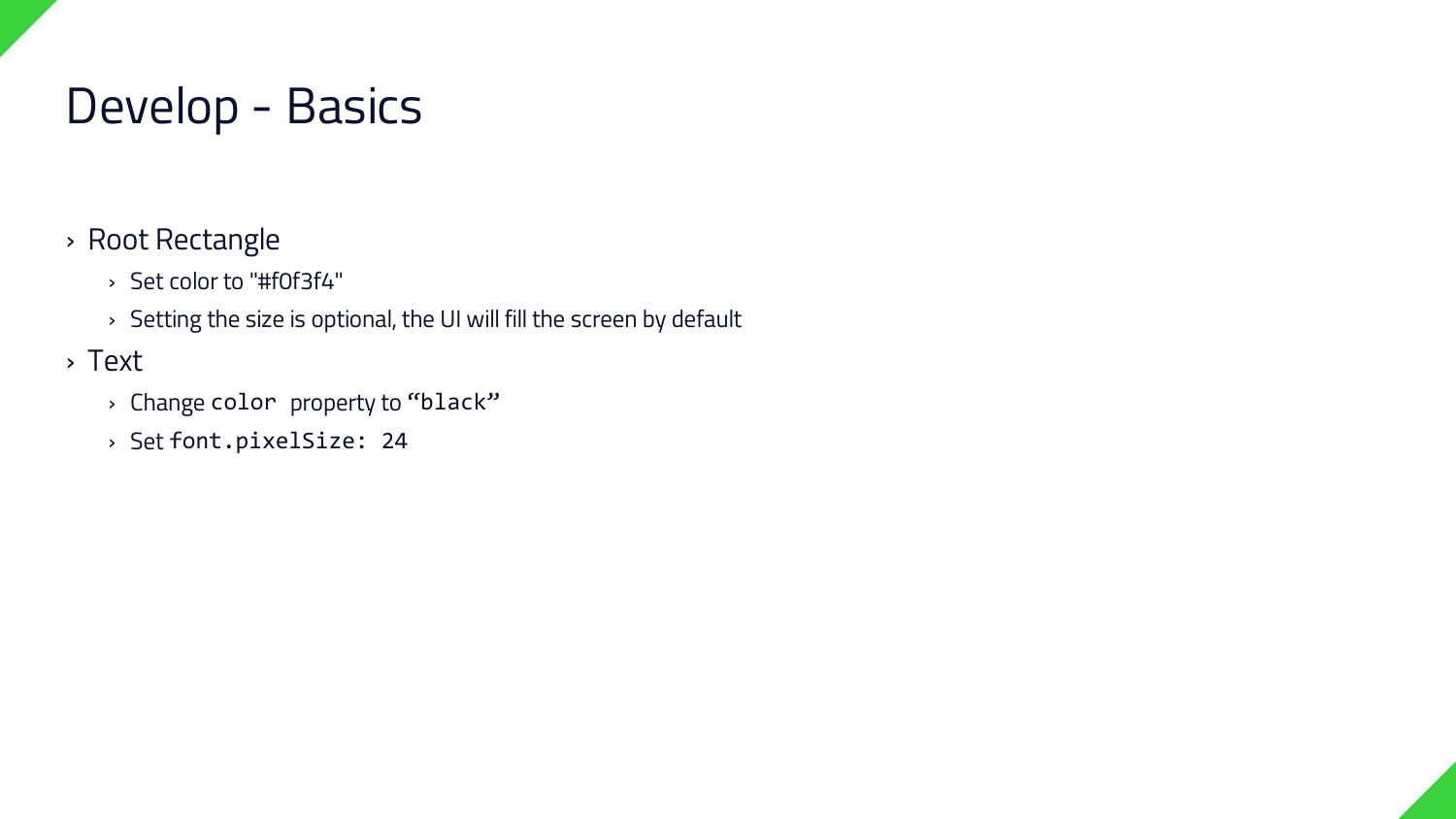### Develop – Fonts

To use custom fonts:

- › Copy font files to a 'fonts' directory inside the project
- › In CMakeLists.txt, add:
	- set(QUL\_FONTS\_DIR "\${CMAKE\_CURRENT\_SOURCE\_DIR}/fonts")
	- set(QUL\_DEFAULT\_FONT\_FAMILY "<name\_of\_your\_default\_font\_family>")
- › If multiple fonts are used, configure which font to use in each Text item with:
	- font.family: "<name\_of\_your\_default\_font\_family>")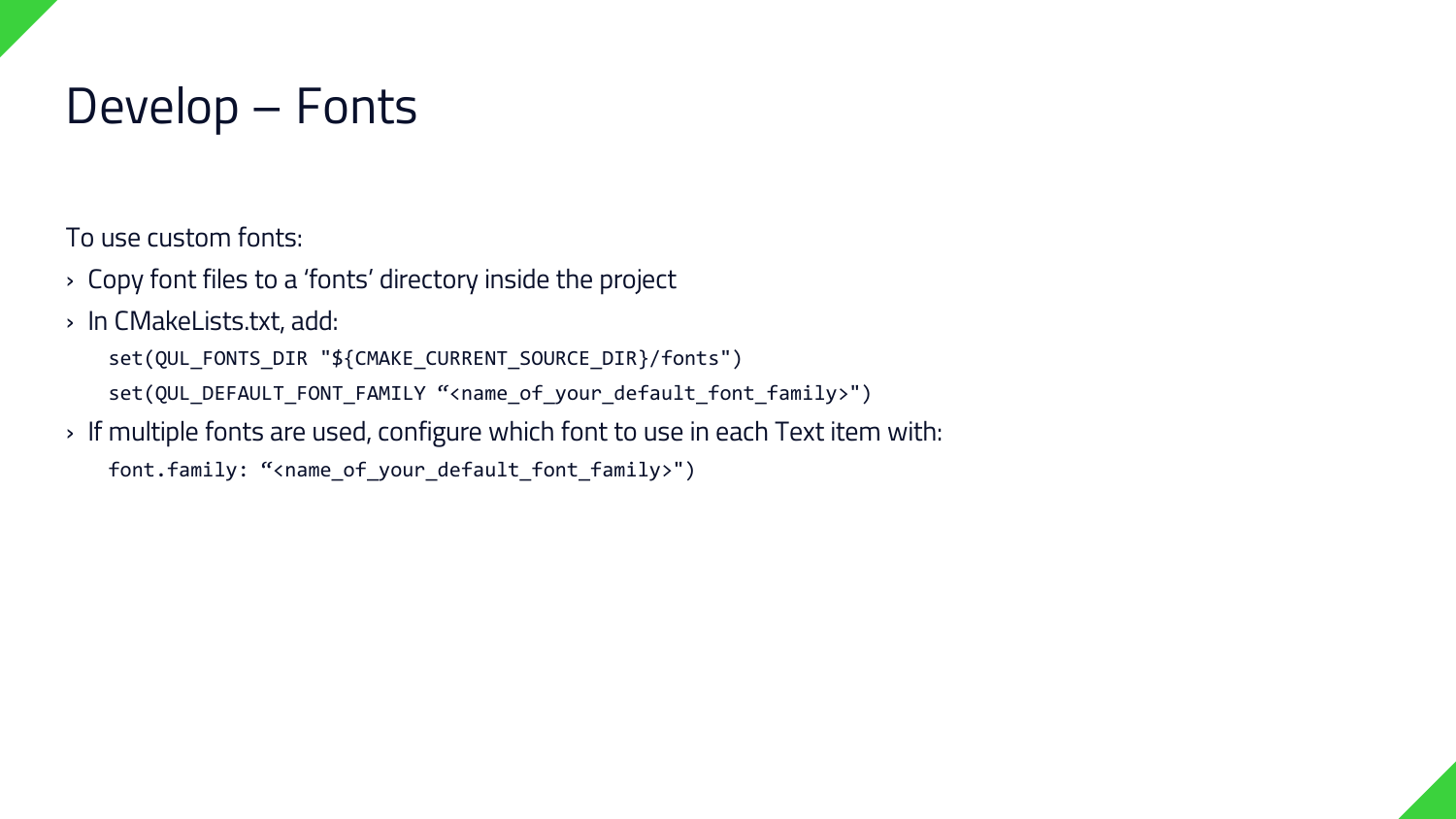### Develop – Layout and Images

› Layout: Add Column and set spacing property to 16

› Set anchors.centerIn: parent

› In Text: replace anchors.centerIn with anchors.horizontalCenter: parent.horizontalCenter

› Image

- › Add and image file to the project directory (it can be in a subdirectory)
- › Add Image in QML file
	- › Set source property to the relative path of the image e.g. "images/logo.png"
	- › Set anchors.horizontalCenter: parent.horizontalCenter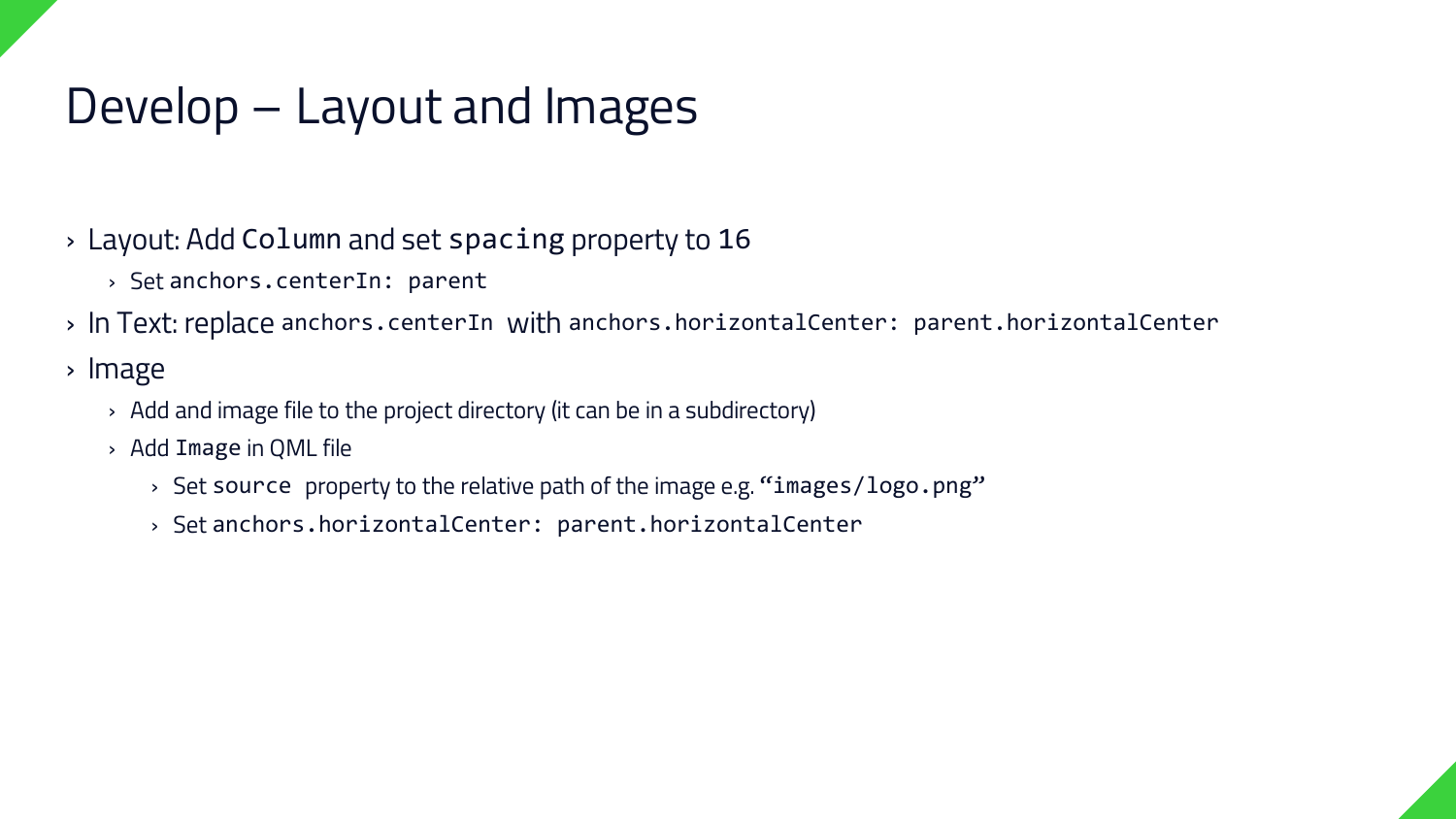### Develop - Controls

- › Add Qul::QuickUltraliteControlsStyleDefault in target\_link\_libraries in CMakeLists.txt
- › If you want to customize the controls' look & feel, read the '*Qt Quick Ultralite Controls styling'*  documentation page
- › Add QtQuick.Controls import
- › Add Switch in qml file
	- › Set anchors.horizontalCenter: parent.horizontalCenter
	- › id: switchButton
- › In the Image
	- › opacity: switchButton.checked ? 1 : 0

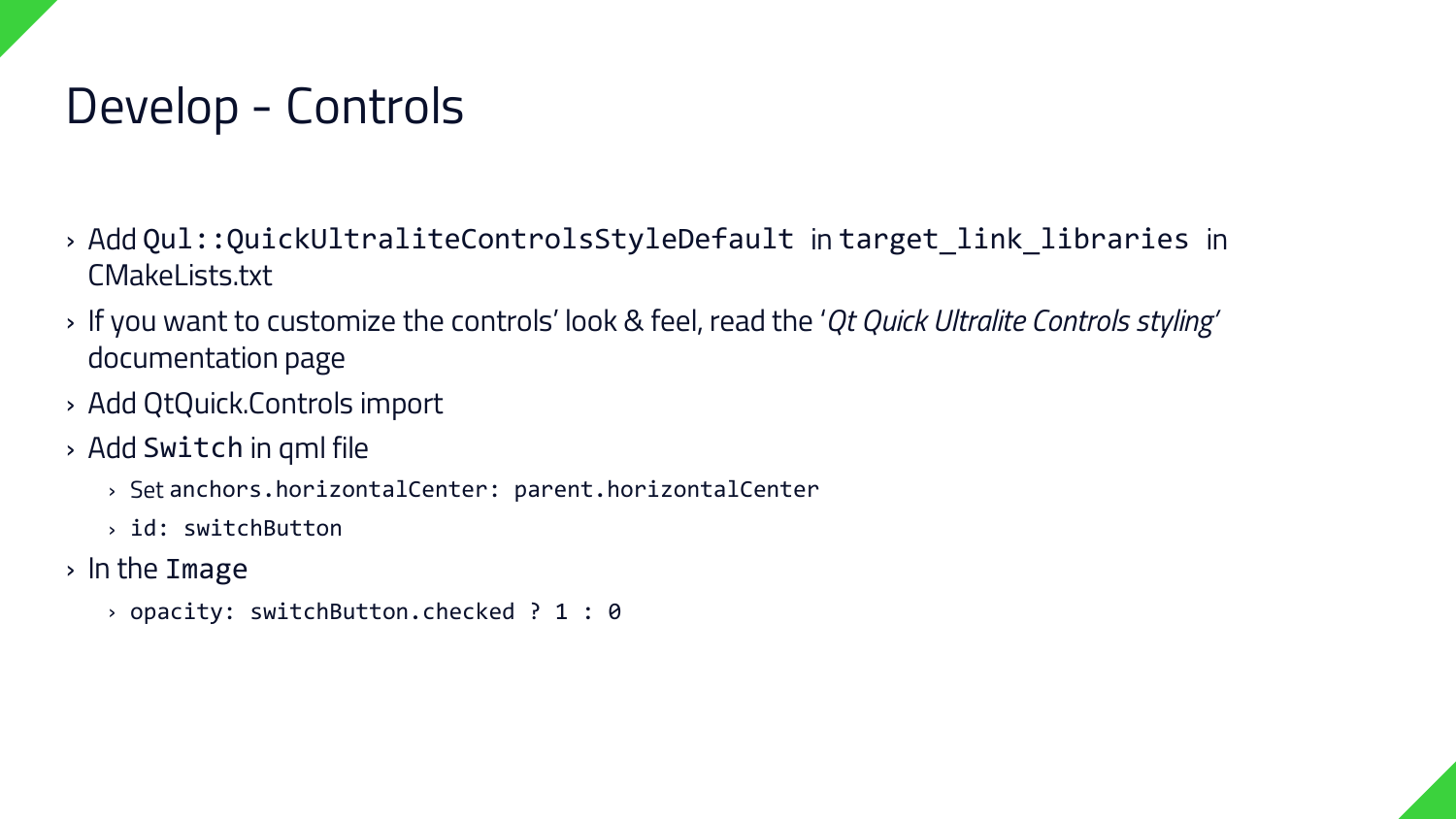### Develop - Animations

- › Add to Image: *Behavior on opacity { NumberAnimation { duration: 600; easing.type: Easing.OutCubic } }*
- › Wrap Image inside an Item
	- › Set id: logo inside Image
	- › In Item:
		- › width: logo.width
		- › height: logo.height
		- › anchors.horizontalCenter: parent.horizontalCenter
	- › Remove anchors from Image
- › Add to Image
	- › *y: switchButton.checked ? 0 : 50*
	- › Duplicate behavior line, but apply to 'y'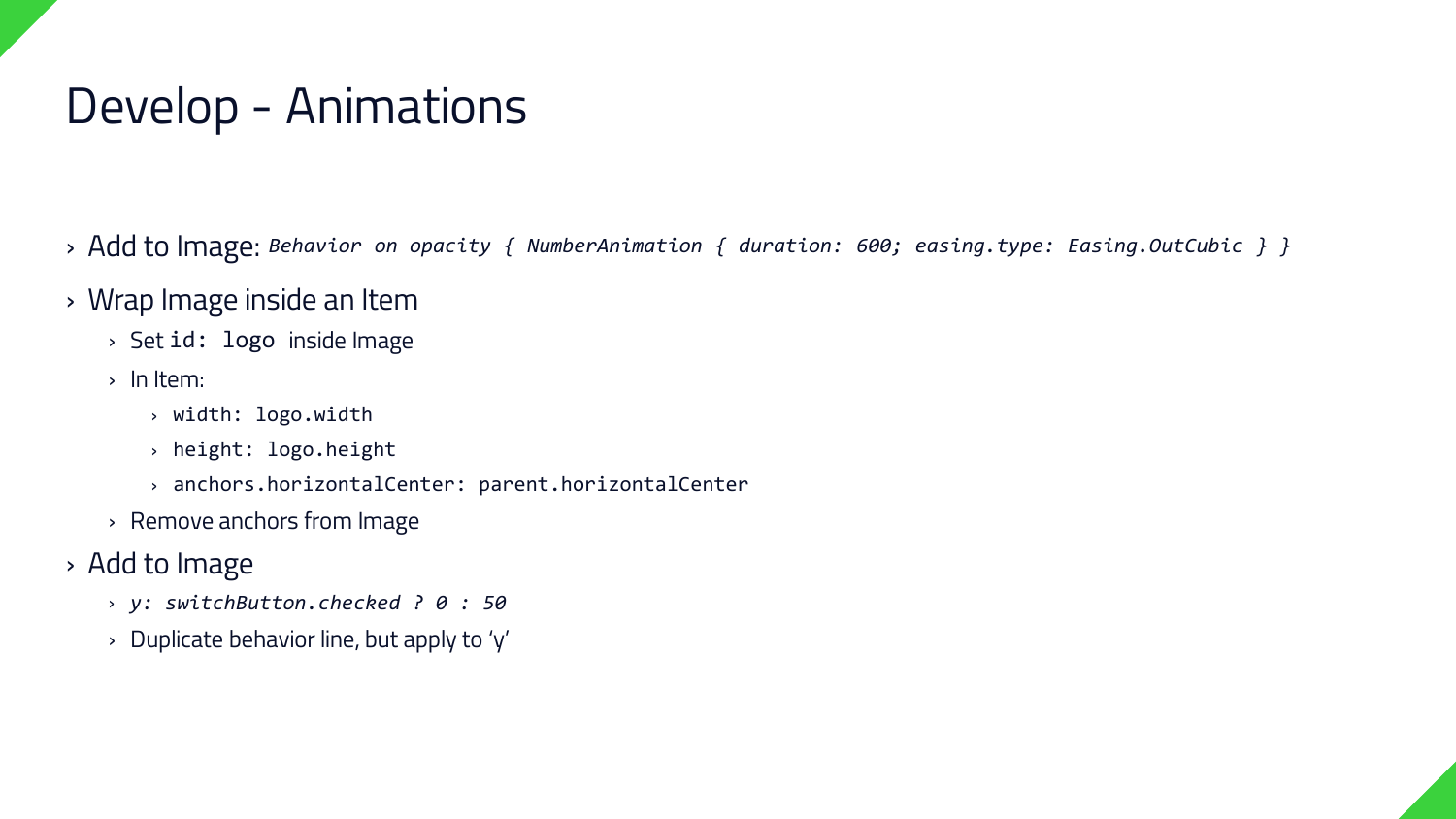### Develop – Business Logic in C++

- › Business logic and HW access is implemented in C++
- › Add your .h and .cpp to CMakeLists.txt with target\_sources(<project\_name> PRIVATE …)
- › Create a QML wrapper for your C++ APIs:
	- › File -> New -> C++ -> C++ Header File
	- › Add to *target\_sources() in* CMakeLists.txt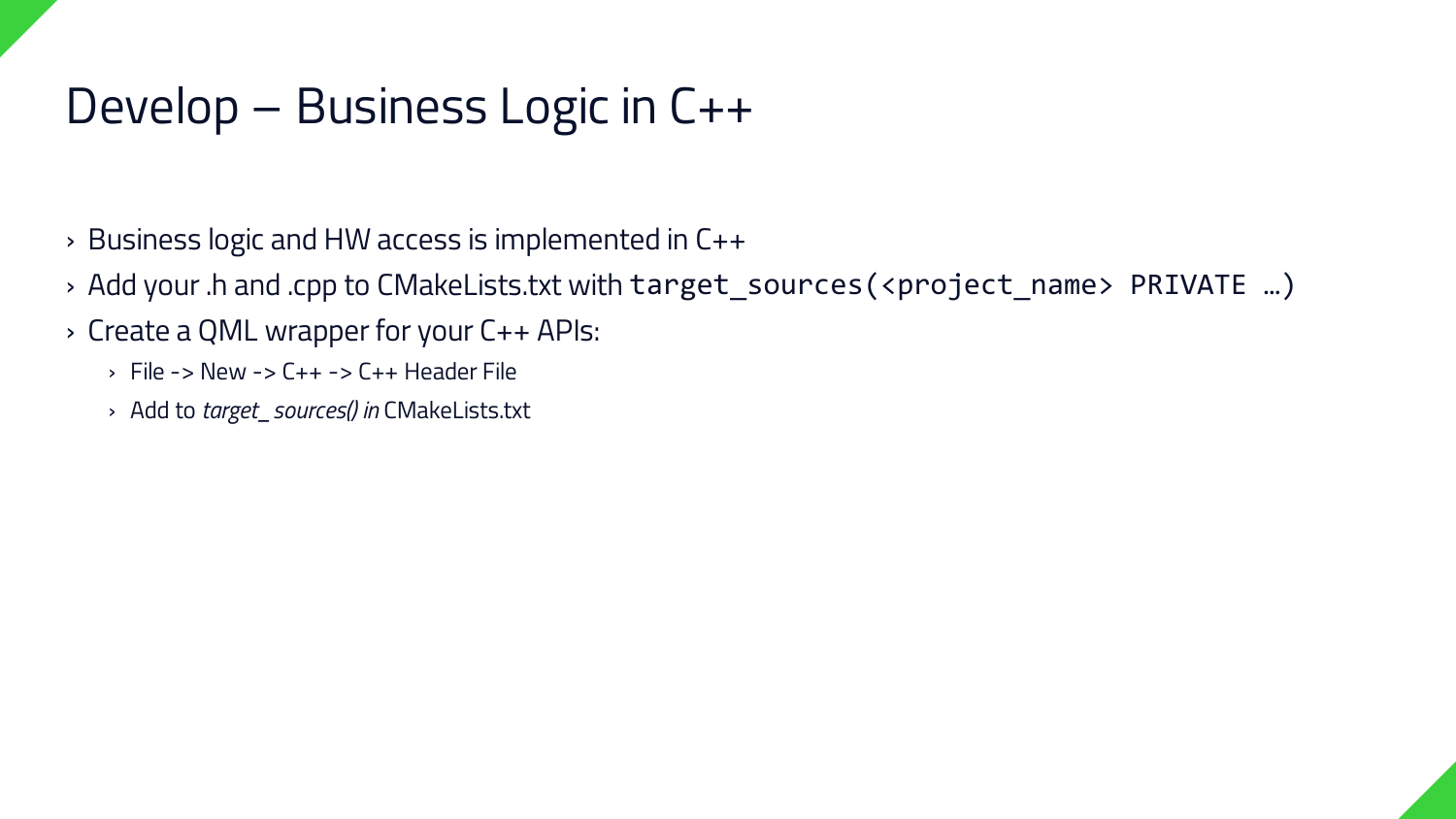### Develop – Business Logic in C++

› Add #include <qul/singleton.h> or <qul/qtobject.h>

› Add

struct YourWrapper : public Qul::Singleton<YourWrapper>

or

struct YourWrapper: public Qul::Items:QtObject

› Add your properties, functions and signals (see documentation)

› In CMakeLists.txt

- › qul\_target\_generate\_interfaces(<projectname> your\_wrapper.h)
- › target\_include\_directories(<projectname> PUBLIC \${CMAKE\_CURRENT\_SOURCE\_DIR})
- › target\_include\_directories(<projectname> PUBLIC \${CMAKE\_CURRENT\_BINARY\_DIR})
- › You can instantiate YourWrapper in QML if using QtObject or directly use YourWrapper.someFunction() if using Singleton.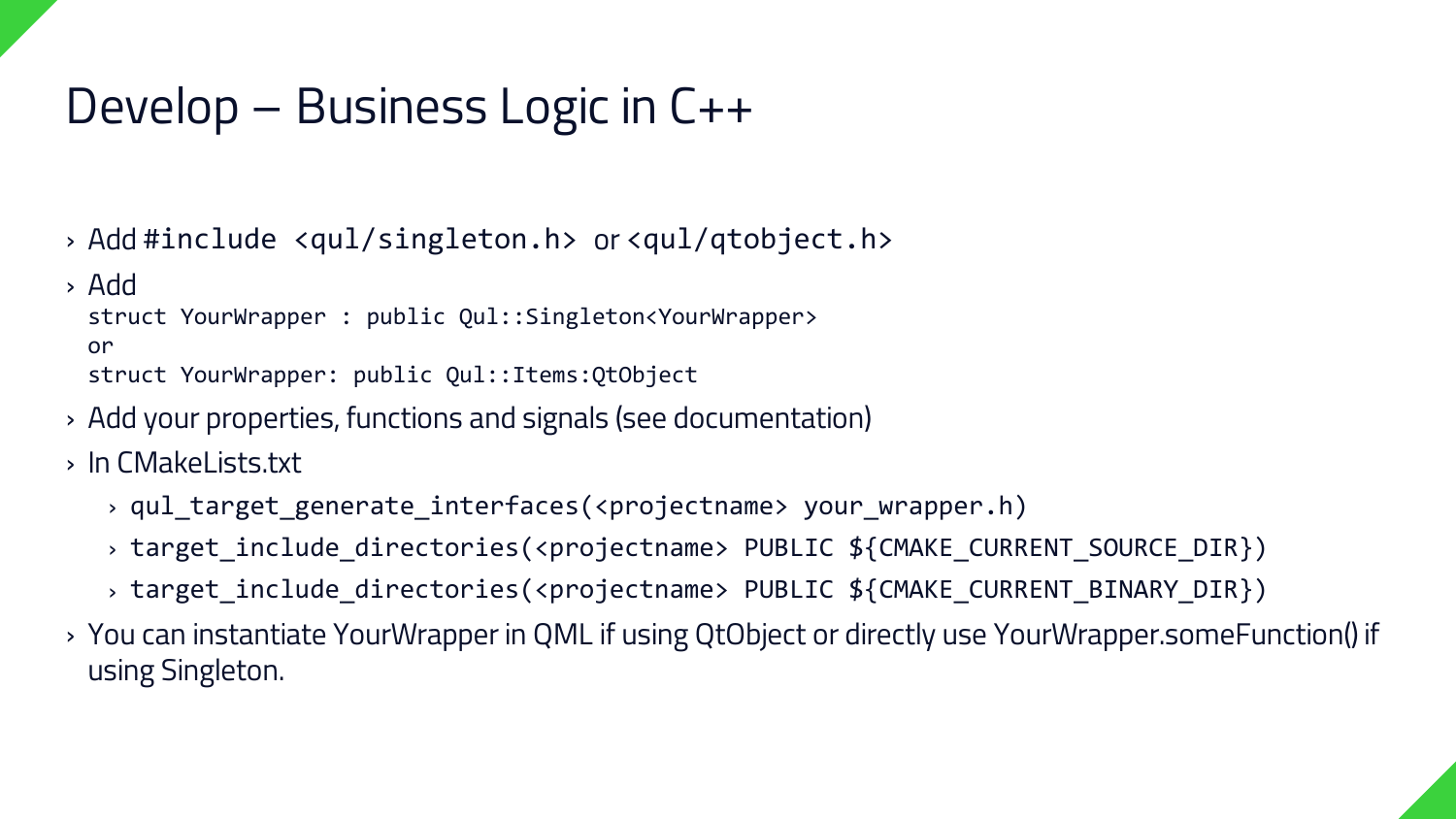### Develop – Translations

- › Wrap all your translatable strings with qsTr() in QML files
- › In CMakeLists.txt
	- › qul\_target\_embed\_translations(<project\_name> <project>.<language\_code>.ts) example file name: myproject.en\_US.ts
	- › Add as many filename.ts as languages you need to support
- › Generate .ts file
	- › Projects -> Add build configuration (release)
	- › Rename to "Update Translations"
	- › Click on 'Details' in 'Build Steps'
	- › Select the 'update\_translations' target
	- › Build to generate the .ts files
	- $\rightarrow$  The "Update Translations" target needs to be re-run every time you add or modify any occurrence of  $\textsf{qstr}(\bm{z})$
- › Open .ts files with Linguist to translate the strings
- › The active runtime language can be changed with: Qul.uiLanguage = "<language\_code" // or "source" to use the language used in the source code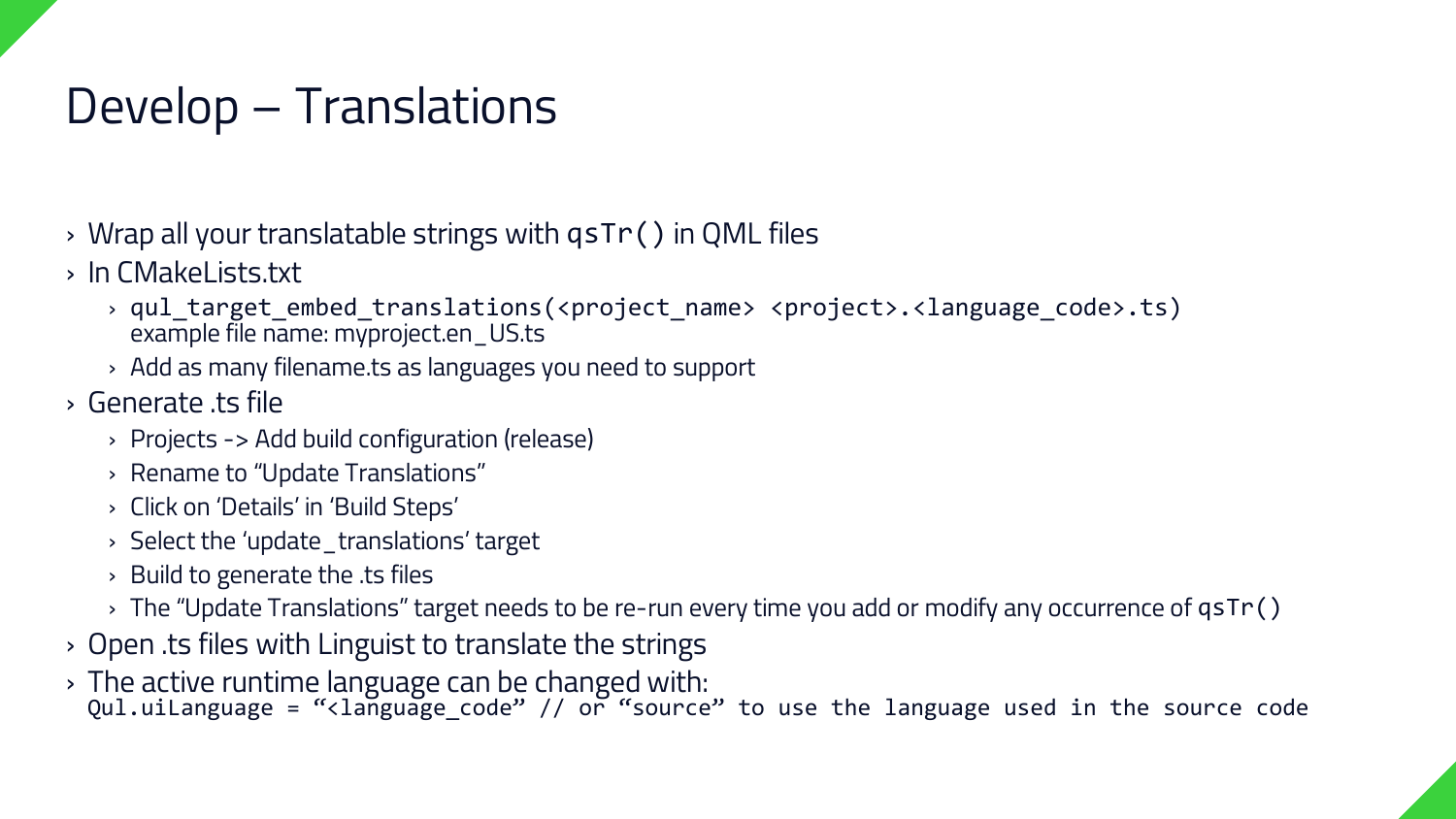### Debug

#### › Start GDB Server

- › Open Command Prompt
- › NXP:
	- › "C:\Program Files (x86)\SEGGER\JLink\JLinkGDBServer.exe" -device MCIMXRT1052 -if SWD -scriptfile <Qt\_for\_MCUs\_install\_dir>\CMake\evkbimxrt1050\evkbimxrt1050\_sdram\_init.jlinkscript -port 61234
- › STM32
	- › cd C:\ST\STM32CubeIDE\_1.0.2\STM32CubeIDE\plugins\com.st.stm32cube.ide.mcu.externaltools.stlink-gdb-server.win32\_1.0.0.201904160814\tools\bin
	- › .\ST-LINK\_gdbserver.exe -l 31 -p 61234 -r 15 –d -e -cp "C:\Program Files\STMicroelectronics\STM32Cube\STM32CubeProgrammer\bin" -el "C:\Program Files\STMicroelectronics\STM32Cube\STM32CubeProgrammer\bin\ExternalLoader\MX25L512G\_STM32F769I-DISCO.stldr"

#### › Use GDB CLI

- › Open Command Prompt
	- › cd <arm\_gcc\_install\_dir>\bin
	- › arm-none-eabi-gdb.exe "<your\_project\_build\_directory>\Debug\<your\_project>.elf"
	- › target extended-remote localhost:61234
- › Or use the Bare Metal plugin in Qt Creator
	- › Before debugging, select the kit that uses the Bare Metal Device (configured in slide 9-10)
	- › Start debugging